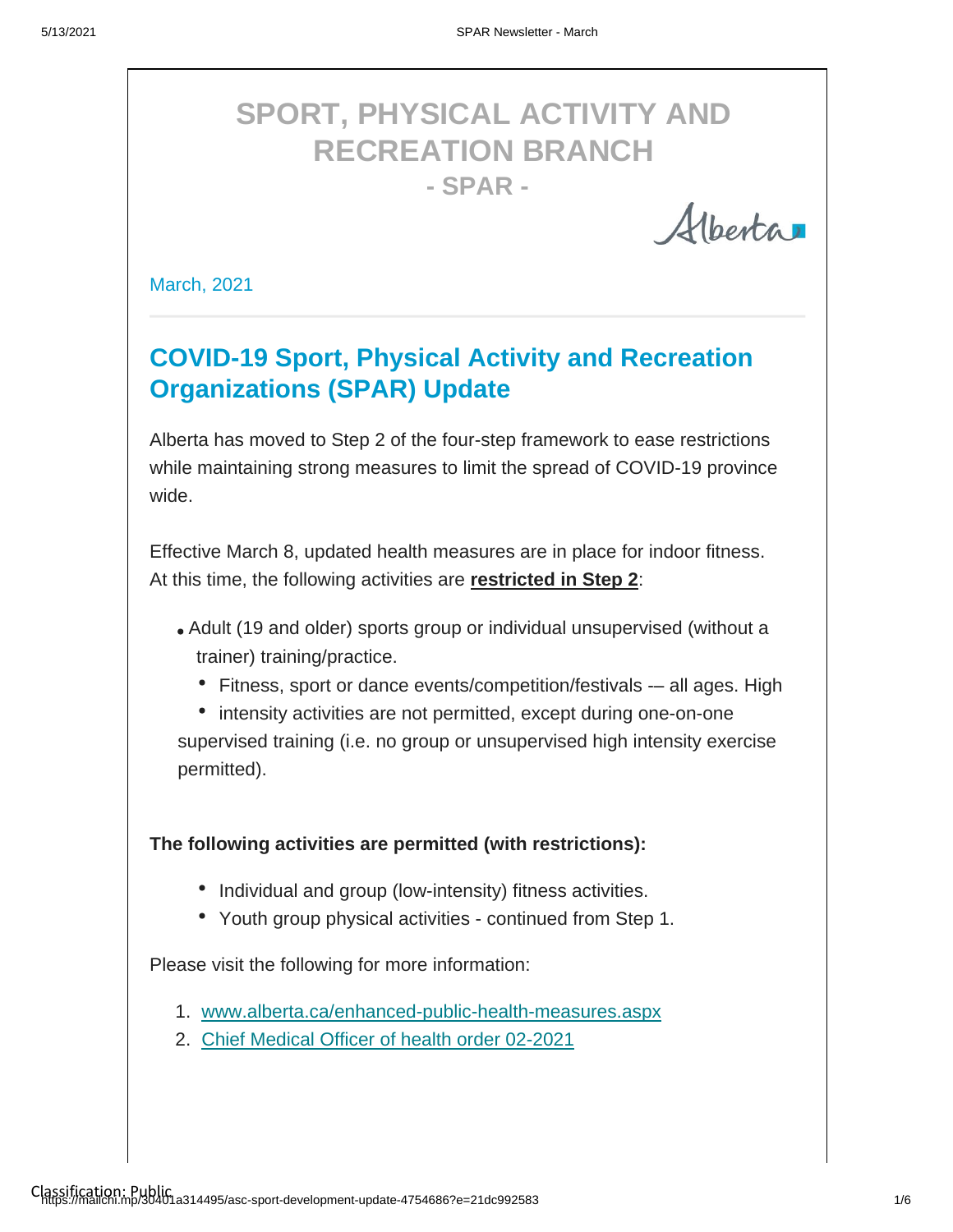Please contact the SPAR Branch **SPAR@gov.ab.ca** or contact your respective SPAR consultant if you require assistance.

Alberta Health continues to review best practices and emerging research on sport, physical activity and recreation in the COVID-19 context.

### **Congratulations to Olympian Erica Wiebe on induction to the Canada West Hall of Fame**

Erica Wiebe, Olympic gold medalist and Alberta's Ambassador of Sport and Active Living, has another honor to add to her outstanding sport resume as the latest inductee in the Canada West Hall of Fame.

Before bursting onto the international scene, she was a standout with the Dinos wrestling team from 2007 to 2012. Wiebe was a three-time CIS gold medalist and part of three Canada West team championships along with one CIS championship team.

For more information, [please visit D](https://godinos.com/news/2021/3/2/olympic-wrestling-gold-medallist-wiebe-honoured.aspx?fbclid=IwAR2kCiKJrbpXrq4wwh-K_DwaI_6fTu6WBjKxnvK_iis1D1jWezwhXfij5SA%C2%A0%C2%A0)ino Athletics.

### **2020 Sport Tourism Canada Awards**

On March 4, 2021, Sport Tourism Canada held the Sport Tourism Canada Prestige Awards, with several Albertans and Alberta sport organizations taking home awards!

*Canadian Sport Event of the Year Award* **(Group A: budget greater than \$1 million)**

2019 Canada Winter Games, (Red Deer, Alberta)

### *Sport Event Volunteer of the Year Award*

Lyn Radford (2019 Canada Winter Games), (Red Deer, Alberta)

### *Sport Tourism Rising Star of the Year Award*

Cindy Medynski, Event Attraction Manager, Edmonton Events, (Edmonton, Alberta)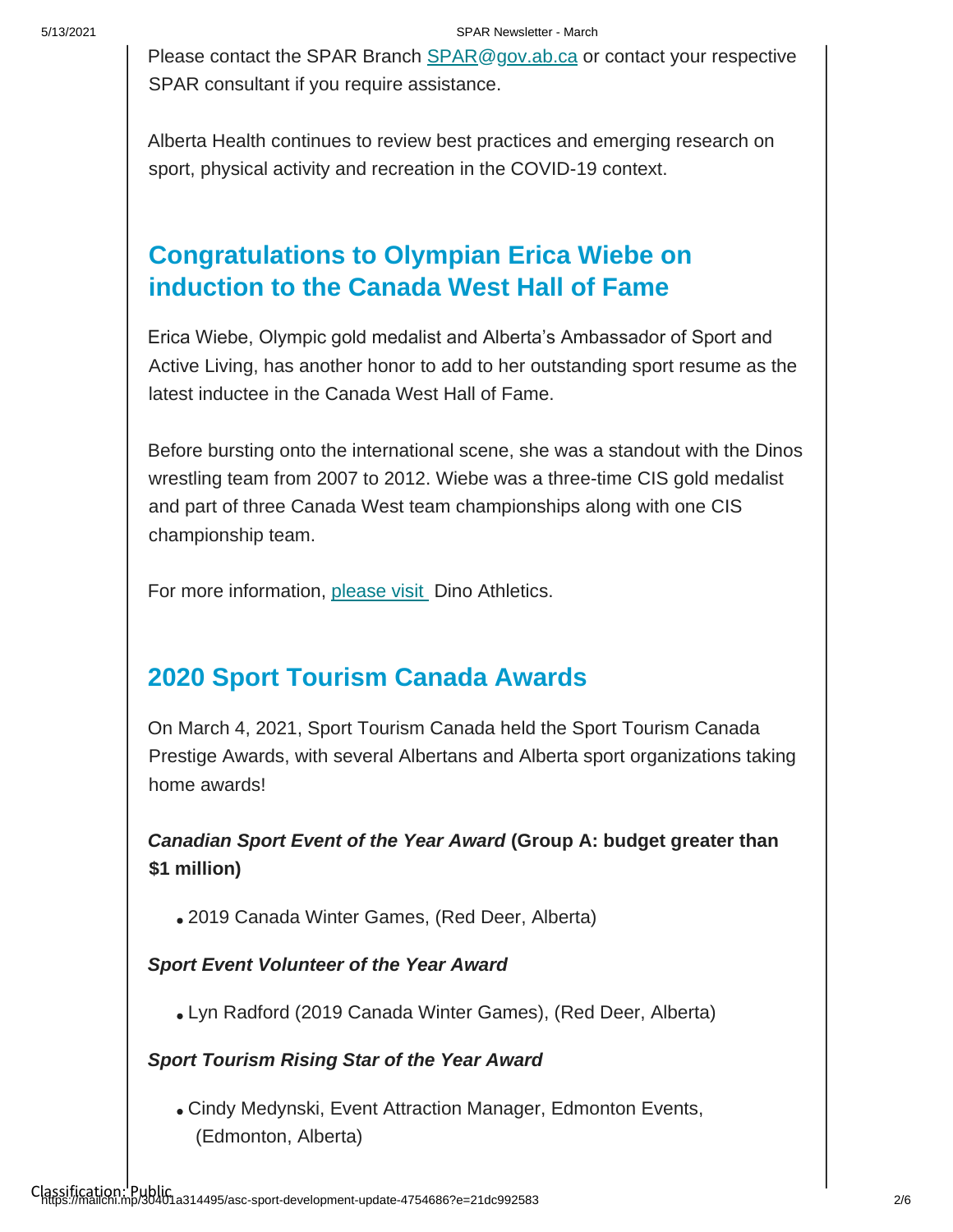#### 5/13/2021 SPAR Newsletter - March

Congratulations to these Alberta finalists in their respective categories:

*Canadian Sport Event of the Year Award (Group B: budget less than \$1 million)*

2019 Canadian Ultimate Championships, (Edmonton, Alberta)

*International Sport Event of the Year Award (Group B: budget less than \$2 million)*

Basketball Week (FIBA 3X3 Challenger & FIBA 3X3 Women's Series), (Edmonton, Alberta)

*Sport Event Legacy of the Year Award*

2019 Canada Winter Games, (Red Deer, Alberta)

The award presentation can be viewed at the [here.](https://sporttourismcanada.com/2020-prestige-awards/) More information about these awards is available on the [website.](https://sporttourismcanada.com/celebrating-the-best-in-canadas-sport-tourism-industry-14th-annual-prestige-awards/)

### **Kananaskis Ski Trail Grooming meets Fundraising Goals**

Thanks to the support of thousands of cross-country skiers and more than a hundred dedicated volunteers, enough funds were raised to sustain ski trail grooming throughout Kananaskis for the remainder of the 2020–21 winter season!

Here's a quick look at the latest numbers:

- 5,200 season passes sold.
- 2,500 day passes sold. approximately \$270,000 in
- net sales after expenses.

For more information on the program, please visit the Nordiq Alberta [website.](https://can01.safelinks.protection.outlook.com/?url=https%3A%2F%2Fwww.kananaskisgrooming.ca%2F&data=04%7C01%7Csheri.wilson%40gov.ab.ca%7C088a85c605f244d8070a08d8dff2fce1%7C2bb51c06af9b42c58bf53c3b7b10850b%7C0%7C0%7C637505581997133346%7CUnknown%7CTWFpbGZsb3d8eyJWIjoiMC4wLjAwMDAiLCJQIjoiV2luMzIiLCJBTiI6Ik1haWwiLCJXVCI6Mn0%3D%7C1000&sdata=Q8OxPW0yUDEUN4noZieI9XJ54Fc6O4VjnvCsXWU3HWQ%3D&reserved=0)

## **The Lieutenant Governor's Leadership for Active Communities Award**

Launched in 2008 by then-Lieutenant Governor the Hon. Norman Kwong, this award program from the Alberta Recreation and Parks Association and the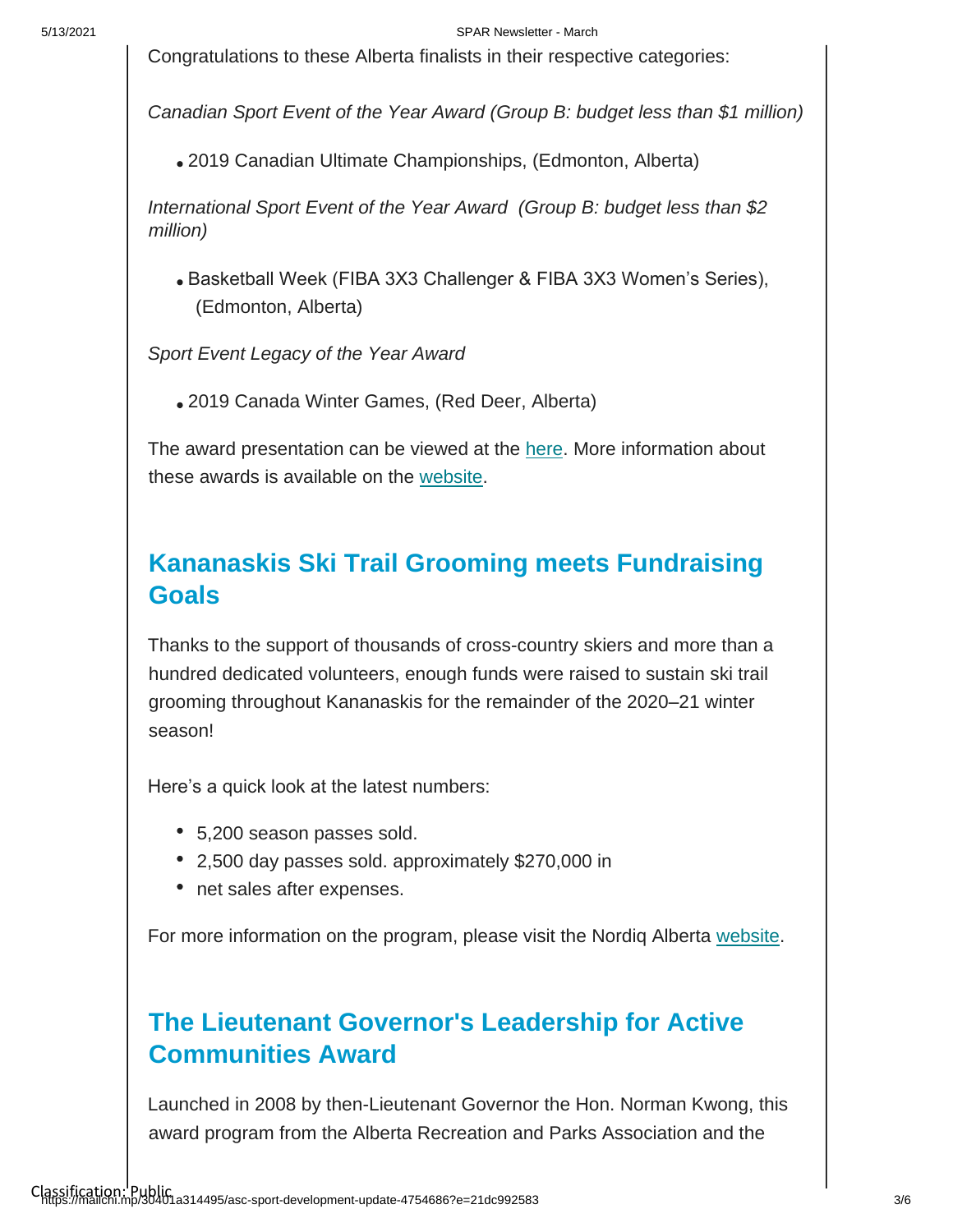#### 5/13/2021 SPAR Newsletter - March

Recreation for Life Foundation recognizes individuals and groups who are working to keep their communities healthy and active places to be.

This province-wide awards program recognizes the achievements of teams and individuals who:

- Demonstrate the very best of active community leadership.
- Engage citizens in planning.
- Use leadership to get people more active more often.
- Work to create places, spaces and opportunities for people to be active and engage in their communities, using recreation as a catalyst.

Nominations are now open. For more information please visit [arpaonline.ca/awards/post/lg-awards.](https://arpaonline.ca/awards/post/lg-awards.(will)

## **The Canadian Fitness and Lifestyle Research Institute (CFLRI) launches new Webseries**

[In 2018,](https://www.canada.ca/en/public-health/services/publications/healthy-living/lets-get-moving.html) *[A Common Vision for Increasing](https://www.canada.ca/en/public-health/services/publications/healthy-living/lets-get-moving.html) [Physical Activity](https://www.canada.ca/en/public-health/services/publications/healthy-living/lets-get-moving.html) [and Reducing](https://www.canada.ca/en/public-health/services/publications/healthy-living/lets-get-moving.html)  [Sedentary](https://www.canada.ca/en/public-health/services/publications/healthy-living/lets-get-moving.html) [Living](https://www.canada.ca/en/public-health/services/publications/healthy-living/lets-get-moving.html) [in Canada](https://www.canada.ca/en/public-health/services/publications/healthy-living/lets-get-moving.html)* [\(Common Vision\) was released as a new,](https://www.canada.ca/en/public-health/services/publications/healthy-living/lets-get-moving.html)  collective way forward to guide the country towards ways of increasing physical activity and reducing sedentary behaviour.

To build on ongoing multi-sector efforts to help Canadians move more and sit less, the Federal/Provincial/Territorial Physical Activity and Recreation Committee selected the champions of each of the six areas of the Common Vision.

In celebration of their 40th anniversary, the CFLRI recently launched a new and interactive website and initiated a new webinar series.

The webinar series is aimed at policy-makers, decision-makers, and leaders in physical activity, sport and recreation. The series will discuss how Canadian data influences pan-Canadian and provincial/territorial policies, best practices in physical activity surveillance from around the world and the development of new research tools and indicators both nationally and globally.

**Webinar 1**: Physical Activity Policy and Surveillance - The Relevance of a Sustained National and Provincial/Territorial Monitoring System *Thursday, March 25, from 2:30 – 3:30 p.m. EDT.*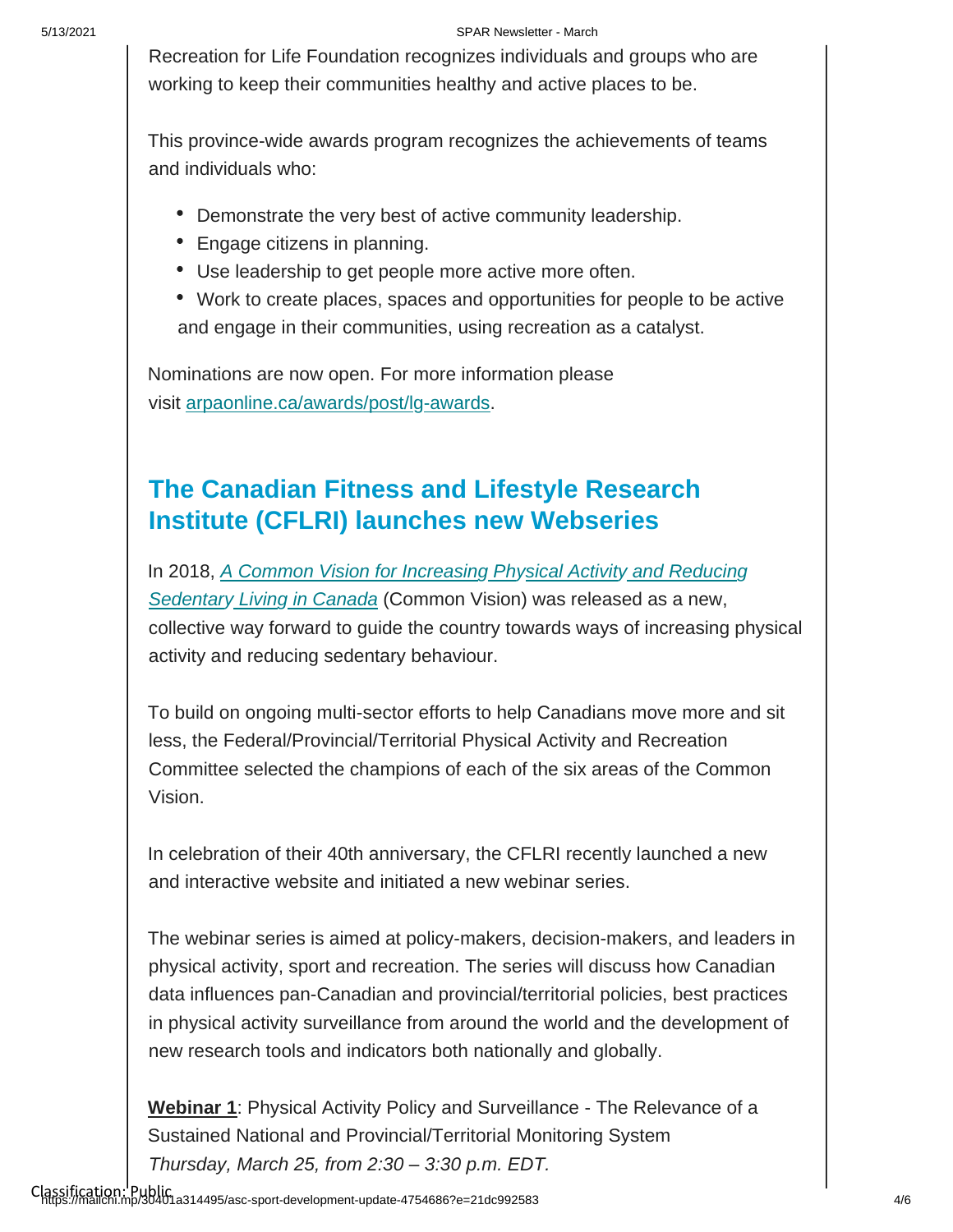The guest speaker is the renowned Dr. Adrian Bauman, professor of Public Health at Sydney University.

For more information about the webinar and on how to register click [here.](https://zoom.us/webinar/register/WN_XIHZgBALSSm_Qze69NICzw)





### **Concussion Awareness**

The [#HeadstrongCanada c](https://twitter.com/hashtag/headstrongcanada)ampaign is based on the Government of Canada's Concussion Framework and the [Concussion Awareness toolkit,](https://sirc.ca/concussion) is designed to give every sport organization the resources they need to show they are concussion smart and to learn the key points in concussion awareness.

*Sport Physical Activity and Recreation, All rights reserved.*

**Our mailing address is:** Sport, Physical Activity and Recreation Branch Suite 500, 10055 106 Street Edmonton, Alberta T5J 1G3 Canada

Want to change how you receive these emails? You ca[n update your preferences](https://albertasport.us9.list-manage.com/profile?u=15111b9aff89c69816858e448&id=b1f59a33c0&e=21dc992583) [o](https://albertasport.us9.list-manage.com/profile?u=15111b9aff89c69816858e448&id=b1f59a33c0&e=21dc992583)r [unsubscribe from this list.](https://albertasport.us9.list-manage.com/unsubscribe?u=15111b9aff89c69816858e448&id=b1f59a33c0&e=21dc992583&c=f43cf89ebf)